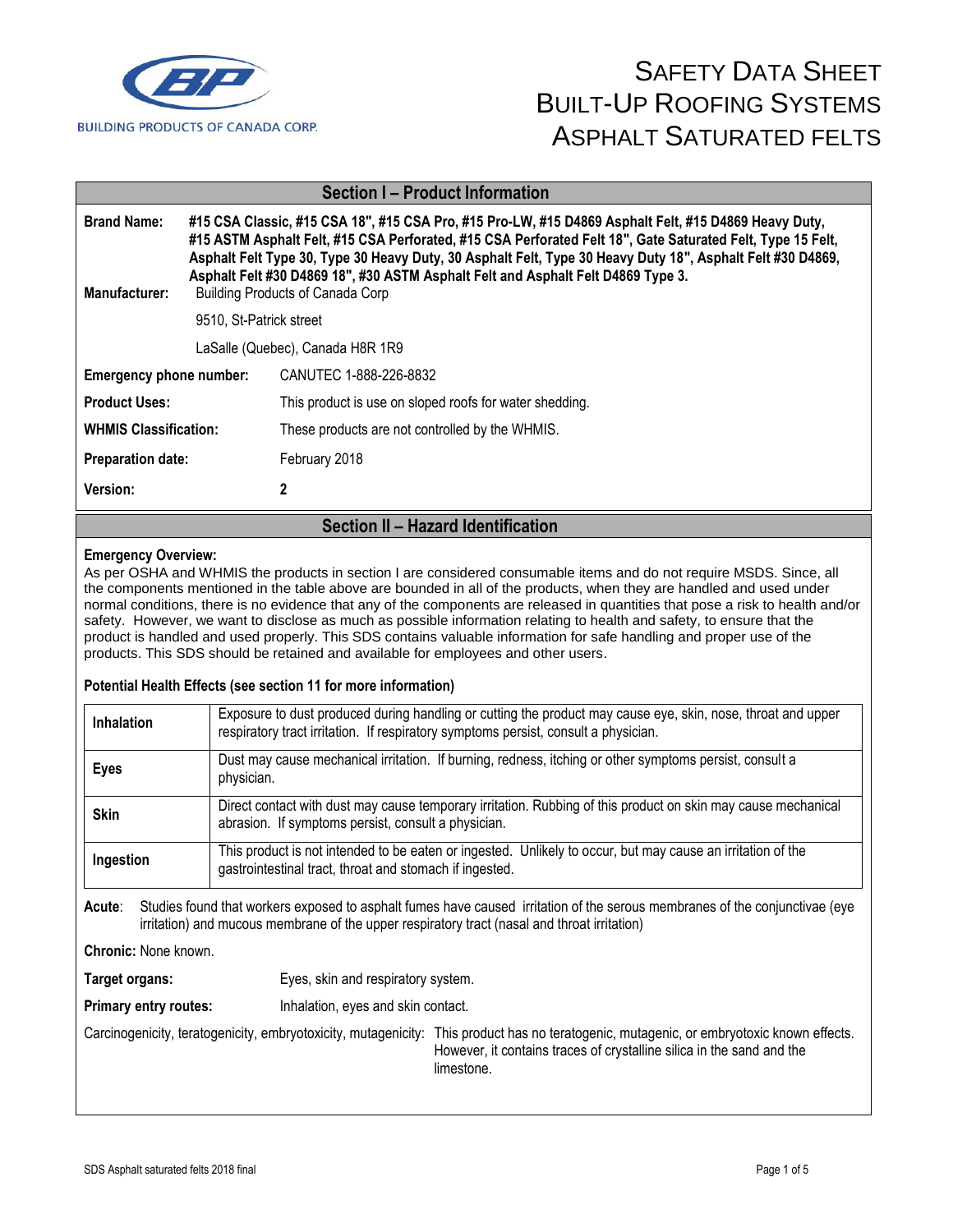

| Component     | IARC                          | <b>NTP</b> | ACGIH                         | CAL-65     |
|---------------|-------------------------------|------------|-------------------------------|------------|
| Bitumen       | Not Listed                    | Not Listed | Not Listed                    | Cancer     |
| Asphalt fumes | Probably carcinogenic<br>(2A) | Not Listed | Suspected Human<br>Carcinogen | Not Listed |
| Wood fiber    | Not Listed                    | Not Listed | Not Listed                    | Not Listed |
| Starch        | Not Listed                    | Not Listed | Not Listed                    | Not Listed |

#### **Section III – Composition,/ Information on ingredients**

| Component        | CAS No.    | EC No.    | Weight % |
|------------------|------------|-----------|----------|
| Oxidized Asphalt | 64742-93-4 | 265-196-4 | 40-60    |
| Starch           | 9005-25-8  | 232-679-6 | <4       |
| Wax              | 8002-74-2  | 232-315-6 |          |
| Wood Fiber       | mixture    | mixture   | 60-40    |

The components declared herein are not considered hazardous components as per WHMIS, OSHA and 29 CFR 1910.1200 legislations.

As per OSHA and WHMIS the above product is considered a consumable item and do not require a SDS or MSDS. However we want to disclose as much as possible information relating to health and safety, to ensure that the product is handled and used properly. This SDS contains valuable information for safe handling and proper use of the product. This SDS should be retained and available for employees and other users.

#### **Section IV – First aid measures**

**Inhalation:** In case of inhalation of gas or vapor, remove person to fresh air. If breathing is difficult or ceases, administer oxygen. If symptoms persist, consult a physician. This will only happen upon heating or combustion. **Skin contact:** Under normal conditions, wash skin with soap and water. If irritation persists or burned by the hot product, consult a physician. **Eye contact:** Flush eyes with water for 15 to 20 minutes. If irritation persists or burned by the hot product, consult a physician.<br>**Ingestion:** This product is not intended to be eaten. Ingestion is unlikely to occur. If This product is not intended to be eaten. Ingestion is unlikely to occur. If ingestion occurs, consult a physician.

**Medical conditions which may be aggravated**: Pre-existing respiratory and lung diseases such as bronchitis, emphysema or asthma. Pre-existing skin conditions such as rashes and dermatitis.

**Notes to the physician:** This product is a mechanical irritant, acute exposure is not expected to produce any chronic health effect. Treatment should be aimed at alleviating symptoms.

| Section V - Fire Fighting measures |                                                                                                      |  |  |
|------------------------------------|------------------------------------------------------------------------------------------------------|--|--|
| Flash Point:                       | $>200^{\circ}$ C                                                                                     |  |  |
| Auto-Inflammation Temperature:     | $>400^{\circ}$ C                                                                                     |  |  |
| Flammable Limits in air:           | Upper Flammable Limit (UFL):<br>No object                                                            |  |  |
|                                    | Lower Flammable Limit (LFL):<br>No object                                                            |  |  |
| Flammability Classification:       | Not Applicable                                                                                       |  |  |
| Rate of Burning                    | Not Applicable                                                                                       |  |  |
| <b>Specific Dangers</b>            | None.                                                                                                |  |  |
| Combustion products:               | Fire gives off normal combustion products.                                                           |  |  |
| Fire Fighting Agents:              | Use dry powder, foam and water spray or appropriate extinguishing media for surrounding materials on |  |  |
|                                    | fire.                                                                                                |  |  |
| Fire Fighting Procedures:          | Wear self-contained breathing apparatus and full protective clothing (see section 8).                |  |  |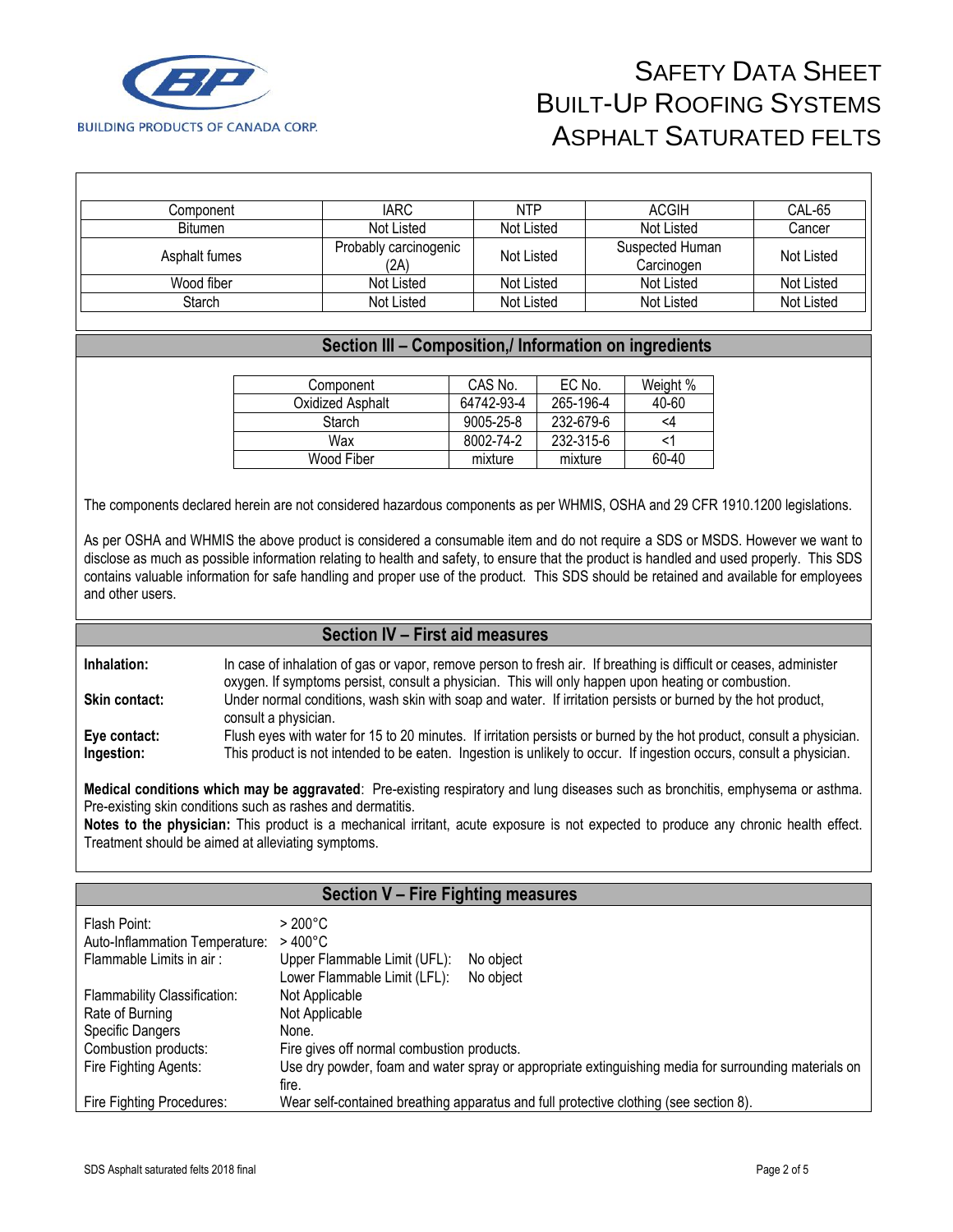

| Section VI - Accidental release measures |                                                                                                                                                                                                                                                                                                          |  |
|------------------------------------------|----------------------------------------------------------------------------------------------------------------------------------------------------------------------------------------------------------------------------------------------------------------------------------------------------------|--|
| Containment:<br>Clean-up:<br>Disposal:   | No special measure.<br>No special measure.<br>The finished product is an asphalt-based solid. Follow all local, municipal, provincial, state and federal<br>regulations. To remove, use standard means approved for disposal. Dispose in a landfill or use any<br>other method prescribed by regulation. |  |

### **Section VII – Handling and storage**

| Handling: | Under normal condition this product represents no specific risks. Provide appropriate exhaust<br>ventilation at machinery and at places where dust can be generated. Use personal protective<br>equipment as required (see section 8). Avoid frequent or prolonged inhalation of dust and fumes.<br>Wear the appropriate respiratory protection against dust in poorly ventilated areas and if TLV is<br>exceeded (see Sections 2 and 8). Use good safety and industrial hygiene practices. |
|-----------|---------------------------------------------------------------------------------------------------------------------------------------------------------------------------------------------------------------------------------------------------------------------------------------------------------------------------------------------------------------------------------------------------------------------------------------------------------------------------------------------|
| Storage:  | Store flat, in a dry, well ventilated place and away from sources of excessive heat. Product should be                                                                                                                                                                                                                                                                                                                                                                                      |

protected from the weather and direct sunlight.

### **Section VIII – Exposure controls/personal protection**

| Component                                              | Weiaht   | TLV (ma/m <sup>3</sup> )                | $PEL$ (ma/m <sup>3</sup> )                                 |
|--------------------------------------------------------|----------|-----------------------------------------|------------------------------------------------------------|
| Oxidized Asphalt_                                      | 10 to 30 | Not Listed                              | Not Listed                                                 |
| Oxidized Asphalt fumes<br>(upon heating or combustion) | $- - -$  | $5 \text{ mg/m}^3 - 15 \text{ minutes}$ | 5 mg/m <sup>3</sup> – resp<br>15 mg/m <sup>3</sup> – total |

**ENGINEERING CONTROLS:** Provide sufficient ventilation, i.e., enough to control fumes. Use ventilation to keep fume concentrations below permissible exposure limits. Keep work area clean.

If engineering controls are not possible, use safety glasses, gloves and dust respirator mask. Wear a NIOSH/MSHA approved respirator with cartridges in poorly ventilated areas or if TLV is exceeded.

|                                                                                                                                                                                                                                                                       | Section IX - Physical and chemical properties                                                                                                                                               |
|-----------------------------------------------------------------------------------------------------------------------------------------------------------------------------------------------------------------------------------------------------------------------|---------------------------------------------------------------------------------------------------------------------------------------------------------------------------------------------|
| Appearance at 25°C:<br>Odor:<br>pH:<br>Density:<br>Melting Point:<br>Freezing Point:<br><b>Boiling Point:</b><br>Evaporation Rate:<br>Vapor Tension:<br>Vapor Density:<br>Relative Density (water = $1$ ):<br>Solubility:<br>Decomposition Temperature:<br><b>VOC</b> | Solid<br>Neutral<br>No object<br>$> 1$ g/cm <sup>3</sup><br>No object<br>No object<br>No object<br>No object<br>No object<br>No object<br>> 1<br>Insoluble in water<br>Not measured<br>None |
|                                                                                                                                                                                                                                                                       |                                                                                                                                                                                             |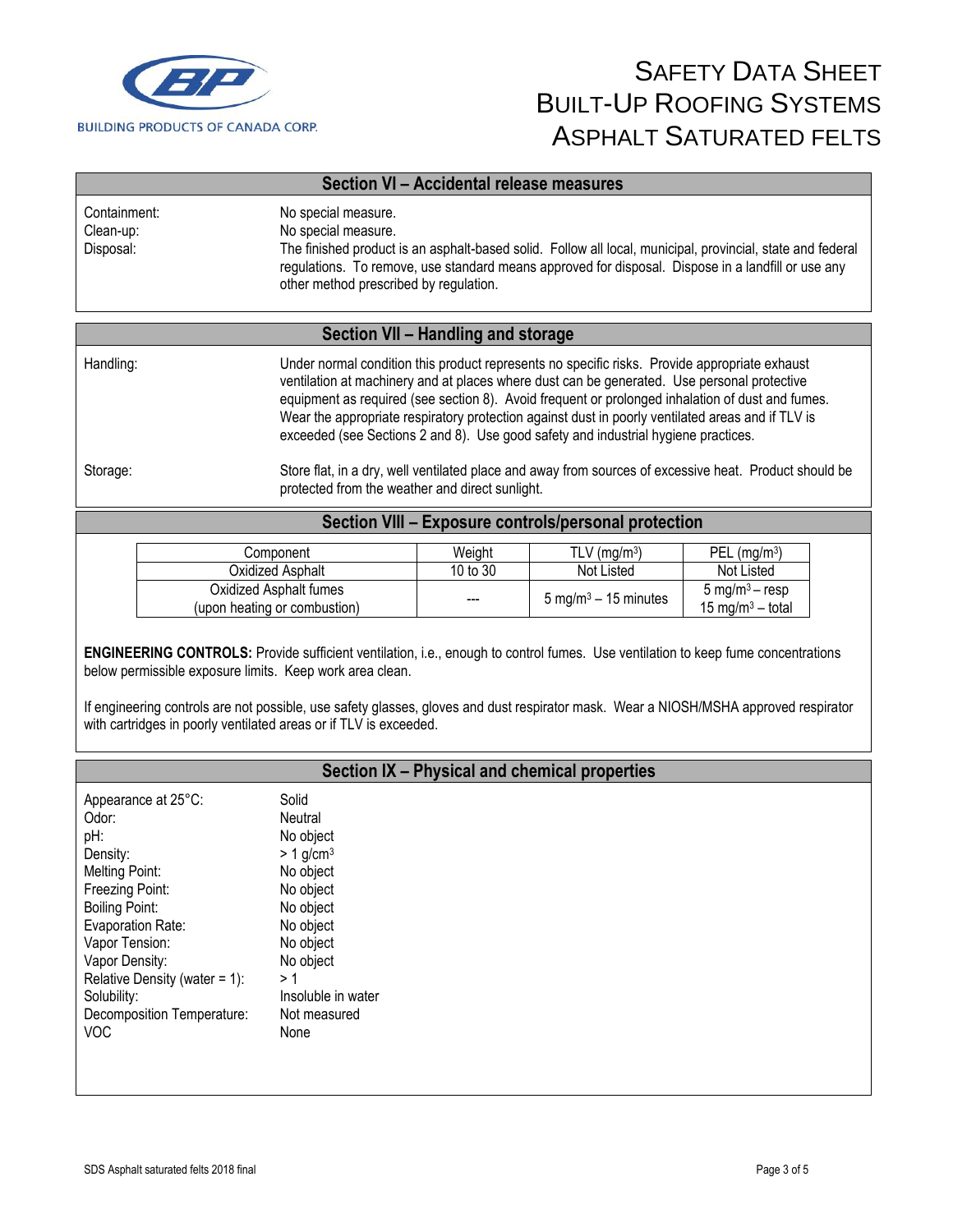

| Section X - Stability and reactivity                                                                                                                                                                               |                                                                                                                                                                                                                                                                                                                                            |  |  |
|--------------------------------------------------------------------------------------------------------------------------------------------------------------------------------------------------------------------|--------------------------------------------------------------------------------------------------------------------------------------------------------------------------------------------------------------------------------------------------------------------------------------------------------------------------------------------|--|--|
| Stability:<br>Condition to avoid:<br>Incompatibility:<br>Hazardous Polymerization<br>Hazardous Decomposition                                                                                                       | Stable.<br>None known<br>None known<br>Will not occur<br>The decomposition products are those expected from hydrocarbon based products. These<br>decomposition products may include carbon oxides ad carbon particles. Thermal-oxidative<br>degradation of asphalt produces irritating fumes and gases.                                    |  |  |
|                                                                                                                                                                                                                    | <b>Section XI - Toxicological information</b>                                                                                                                                                                                                                                                                                              |  |  |
| Acute Effects:<br>Chronic Effects/Carcinogenicity                                                                                                                                                                  | None are known for the product. However, direct contact with any dust, including sand dust and<br>asphalt fumes, can irritate mucous membranes of your nose and eyes.<br>None are known for the product. However, repeated contact with fumes can cause skin irritation,<br>dermatitis or respiratory sensitization or irritation.         |  |  |
| <b>Section XII - Ecological Information</b>                                                                                                                                                                        |                                                                                                                                                                                                                                                                                                                                            |  |  |
| <b>Environmental Toxicity:</b><br>Ecotoxicity Value:                                                                                                                                                               | This product has no known adverse effect on ecology<br>Not determined                                                                                                                                                                                                                                                                      |  |  |
| <b>Section XIII - Disposal considerations</b>                                                                                                                                                                      |                                                                                                                                                                                                                                                                                                                                            |  |  |
| Disposal:                                                                                                                                                                                                          | The finished product contains asphalt. It may be recycled in local facilities. If unable to recycle<br>dispose of the material in accordance with all local, municipal, provincial, state and federal regulations.<br>Use standard means approved for disposal. Dispose in a landfill or use any other method prescribed<br>by regulation. |  |  |
|                                                                                                                                                                                                                    | <b>Section XIV - Transport information</b>                                                                                                                                                                                                                                                                                                 |  |  |
| <b>U.S. DOT INFORMATION:</b><br><b>Shipping Name:</b><br><b>Hazard Class:</b><br><b>UN/NA#:</b><br><b>Packing Group</b><br>Label (s) Required<br>GGVSeb/MDG-Code<br><b>ICAO/IATA-DGR</b><br><b>RID/ADR</b><br>ADNR | Not a hazardous material per DOT shipping requirements. Not classified or regulated.<br>Same as product name.<br>Not classified.<br>None / Not classified.<br>None.<br>Not applicable.<br>Not classified.<br>Not regulated (below 100°C).<br>None.<br>None.<br>Canadian Transportation of Dangerous Goods (TDG): Not a dangerous good.     |  |  |